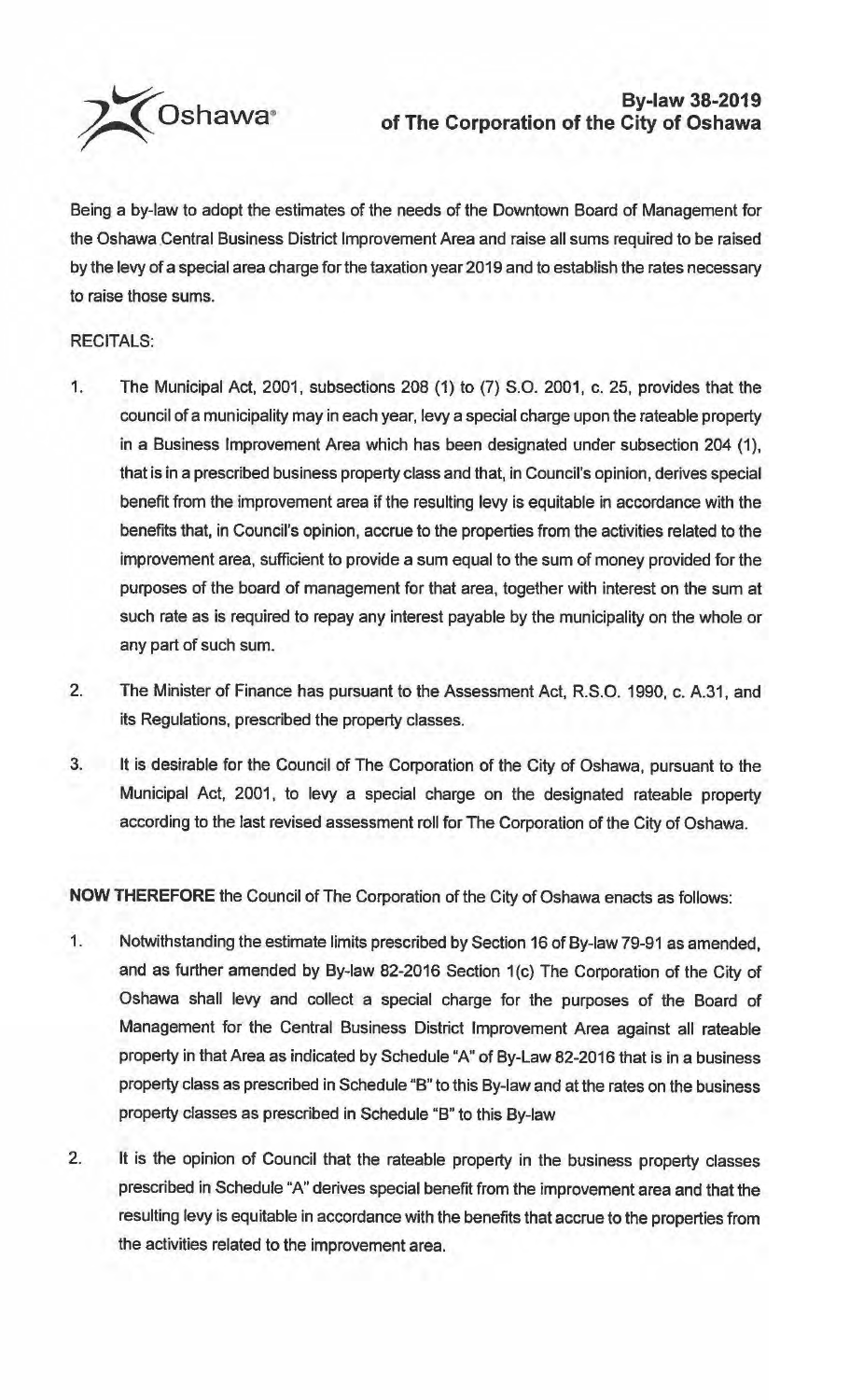- 3. The levy upon the said rateable property shall form a priority lien, and shall be added to the tax roll and form two equal charges payable from the tax instalments due on the dates of July 26, 2019 and September 24, 2019.
- 4. If any section or portion of this By-law or of Schedule "A" or Schedule "B" is found by a court of competent jurisdiction to be invalid, it is the intent of Council for The Corporation of the City of Oshawa that all remaining sections and portions of the By-law and Schedule "A" or Schedule "B" continue in force and effect.
- 5. This By-law comes into force on the date of its final passing.

By-law passed this eighth day of April, 2019.

Mayor

Clerk Interi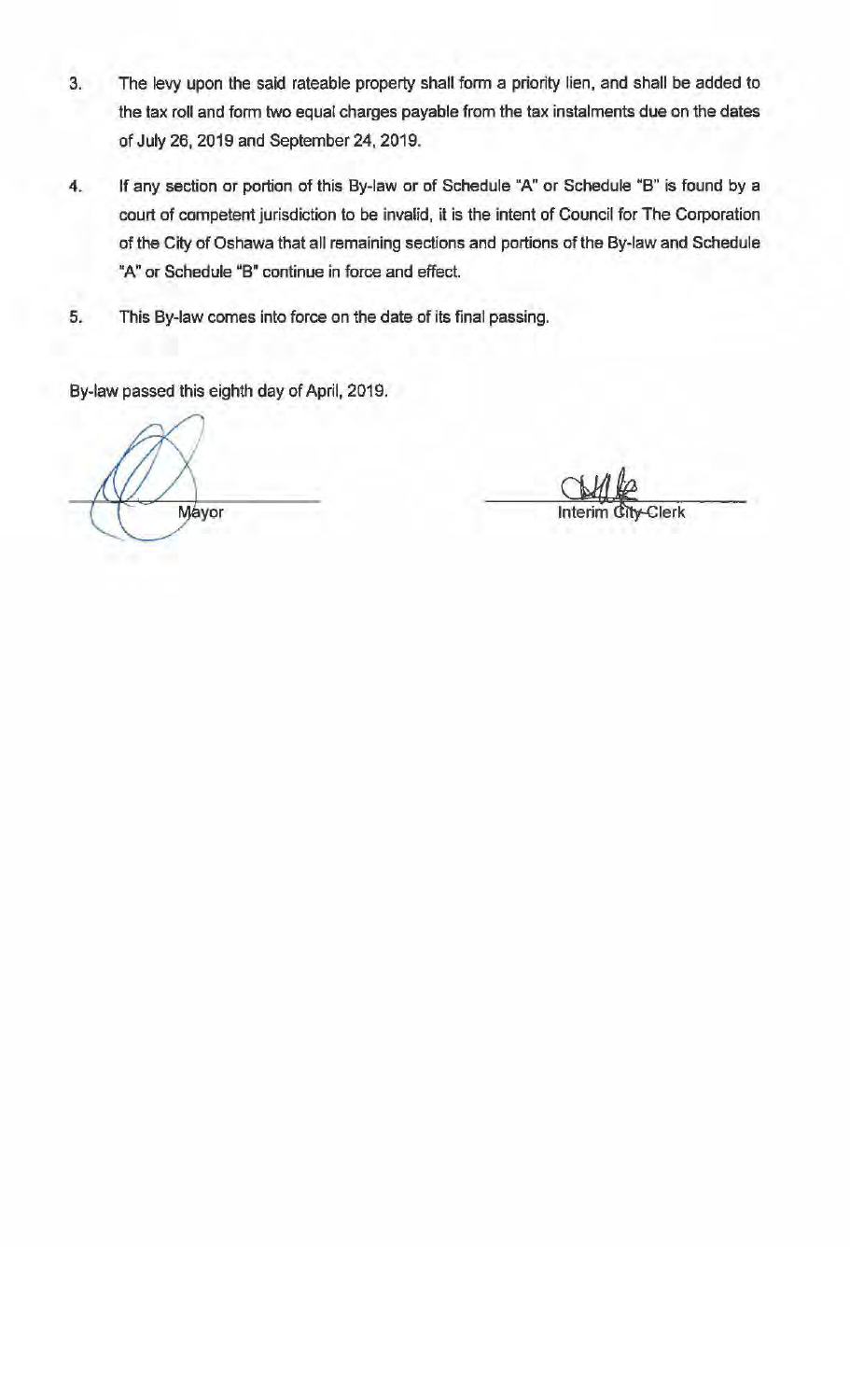